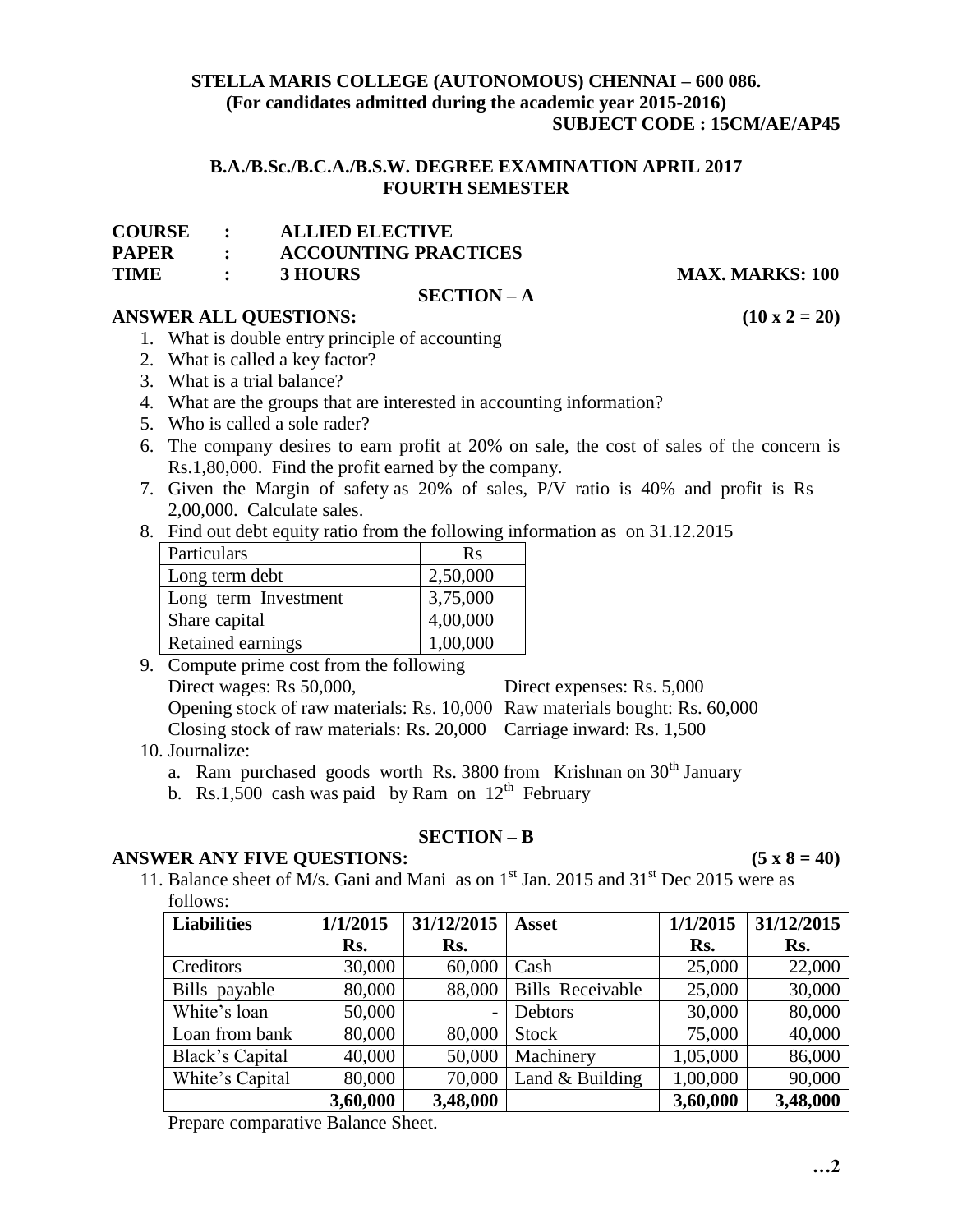12. Prepare a common size income statement from the following data:.

|                           |                         | 2014     |
|---------------------------|-------------------------|----------|
| Gross sales               |                         | 8,15,000 |
| Less sales returns        |                         | 15,000   |
|                           |                         | 8,00,000 |
| Cost of sales             |                         | 6,15,000 |
|                           | Gross profit            | 1,85,000 |
| <b>Operating Expenses</b> |                         |          |
|                           | Administrative expenses | 1,48,500 |
|                           | Selling expenses        | 24,000   |
|                           | Operating income        | 1,48,500 |
|                           | Other incomes           | 8,050    |
|                           |                         | 1,56,500 |
| Non-operating expenses    |                         | 1,940    |
| Net profit                |                         | 1,54,610 |

- 13. The following are the summarized Balance sheet of A ltd as at  $31<sup>st</sup>$  December 2006 and 31<sup>st</sup> December 2007.
	- a. Debt equity ratio
	- b. Current ratio
	- c. Acid test ratio
	- d. Fixed Assets ratio

| Liabilities      | 2006     | Assets            | 2006     |
|------------------|----------|-------------------|----------|
| Share capital    | 2,20,000 | Land              | 1,18,000 |
| Preference share | 1,00,000 | Machinery         | 1,00,000 |
| Share premium    | 20,000   | <b>Buildings</b>  | 1,50,000 |
| Profit & Loss    | 1,04,000 | Bills receivables | 42,000   |
| Debenture        | 70,000   | Debtors           | 38,000   |
| Creditors        | 48,000   | <b>Stock</b>      | 84,000   |
| Bills payable    | 12,000   | <b>Bank</b>       | 42,000   |
|                  | 5,74,000 |                   | 5,74,000 |

- 14. (i) What are called solvency ratios?
	- (ii) From the following information , find out
	- a. Current asset
	- b. Current liability
	- c. Value of inventory
		- i. Current ratio  $= 3.5$
		- ii. Liquid ratio  $= 2.5$
		- iii. Working capital  $=$  Rs.1,00,000
- 15. The sales and profit for 2010 and 2011 are as follows:

| Year | Sales (Rs) | Profit $(Rs)$ |
|------|------------|---------------|
| 2010 | 140,000    | 15,000        |
| 2011 | 1,60,000   | 20,000        |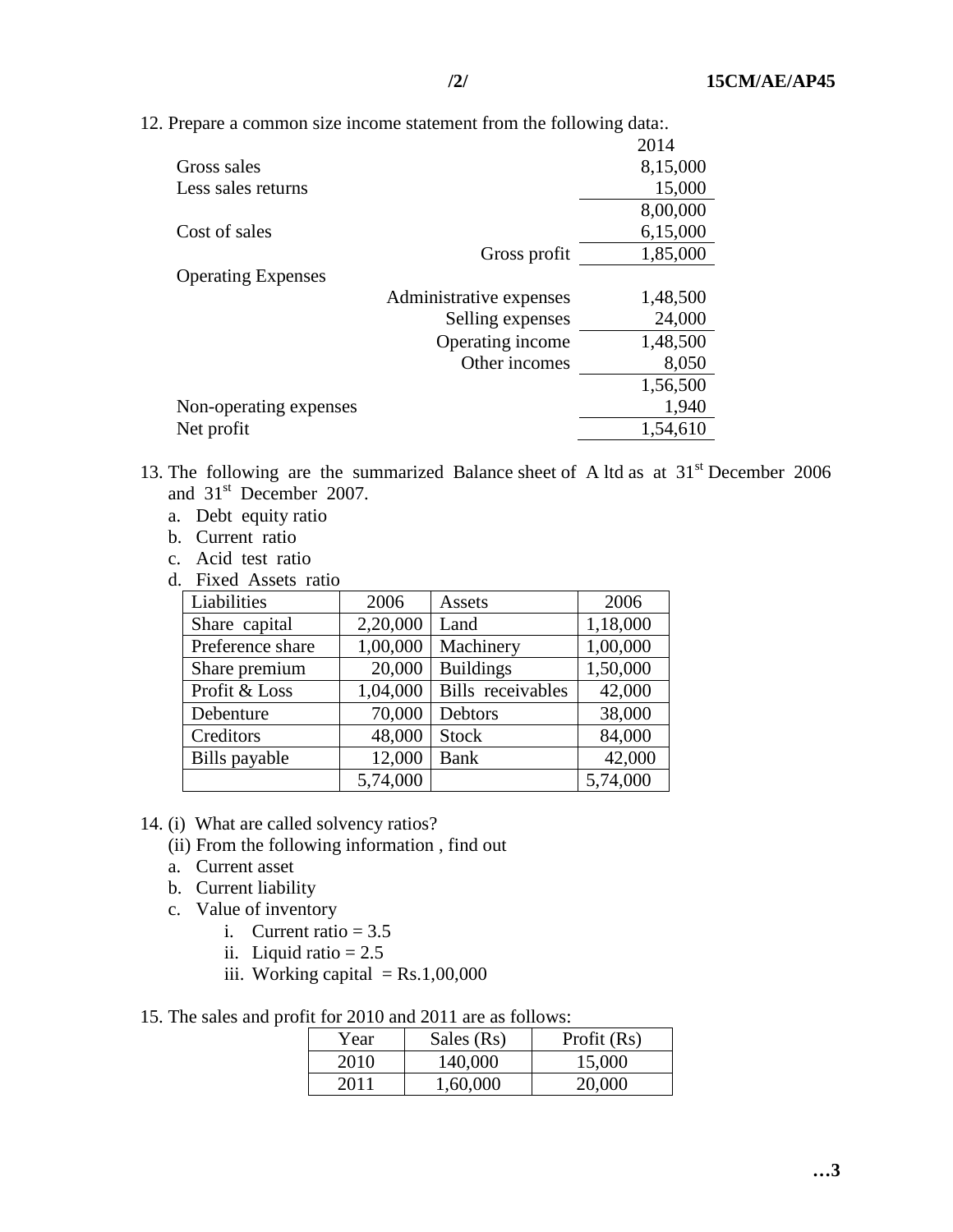Find out:

- a. P/V Ratio
- b. BEP
- c. Fixed expenses
- d. sales required to earn a profit of Rs. 40,000
- e. Profit when sales is 1,20,000 and
- f. Margin of safety.
- 16. You are required to present to the management a statement showing :
	- a. The marginal cost of each product and
	- b. to recommend which of the following sales mixes should be adopted :
		- 1. 1,500 units of X
		- 2. 1,600 units of Y
		- 3. 1,000 units of X and 500 units of Y.
		- 4. 900 units of X and 600 units of Y.

The following information relating to the cost per unit of the product is available :

|                                    | Product X | Product Y |
|------------------------------------|-----------|-----------|
| Direct material                    | Rs.10     | Rs.12.50  |
| Selling price                      | 40        | 60        |
| Direct labour at 30 paise per hour | 20 hrs.   | 30 Hrs.   |
| Variable overhead 100 % of labour. |           |           |
| Fixed overheads Rs.10,000.         |           |           |

17. .M/s Naveen traders are the manufacturers of toys. The following data relate to the manufacture of toys during the month of December 2015 :

|                                                | Rs.                           |
|------------------------------------------------|-------------------------------|
| Raw materials consumed                         | 26,000                        |
| Direct wages                                   | 14,000                        |
| Machine hours worked                           | $9,000$ hours                 |
| Machine hour rate                              | Rs.2                          |
| Office overhead                                | 20% of works cost             |
| Selling overhead                               | 50 paise per unit             |
| Units produced                                 | 20,000 units                  |
| Units sold                                     | 18,000 units at Rs.5 per unit |
| Prepare cost sheet showing the cost and profit |                               |

# **SECTION – C**

# **ANSWER ANY TWO QUESTIONS:** (2 **x** 20 = 40)

18. From the following balances as at 31<sup>st</sup> December 2012 of a trader, Prepare a Trading and Profit & Loss A/C for the year 2012 and a balance sheet as on that date.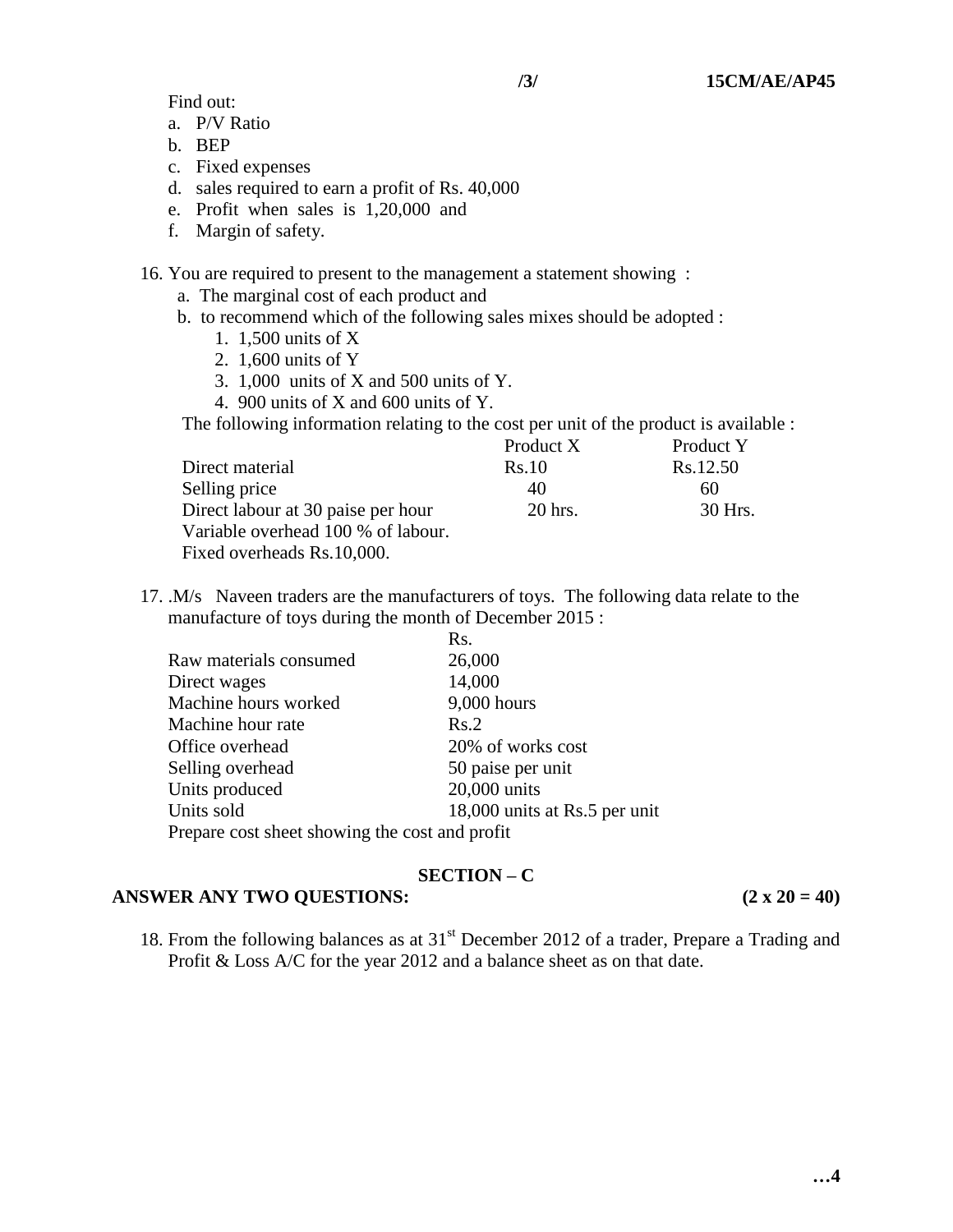|                         | /4/      |                    | 15CM/AE/AP45 |
|-------------------------|----------|--------------------|--------------|
| <b>Particulars</b>      | Rs.      | <b>Particulars</b> | Rs.          |
| <b>Salaries</b>         | 6,500    | Creditors          | 21,750       |
| Selling expenses        | 4,300    | Bills payable      | 6,500        |
| Administrative expenses | 5,700    | Loans              | 30,000       |
| Rent                    | 3,900    | <b>Sales</b>       | 1,56,000     |
| Cash                    | 13,000   | Capital            | 1,34,000     |
| Debtors                 | 94,500   | Bank O/D           | 13,500       |
| Trade expenses          | 1,800    |                    |              |
| Purchases               | 95,000   |                    |              |
| General expenses        | 7,500    |                    |              |
| <b>Bank</b> balance     | 16,800   |                    |              |
| Good will               | 25,000   |                    |              |
| <b>Buildings</b>        | 40,000   |                    |              |
| Plant & Machinery       | 30,000   |                    |              |
| <b>Bills Receivable</b> | 9,250    |                    |              |
| Furniture & fixtures    | 7,200    |                    |              |
| Selling expenses        | 1,300    |                    |              |
| <b>TOTAL</b>            | 3,61,750 | <b>TOTAL</b>       | 3,61,750     |

# **Adjustments:**

(a) The closing stock amounted to Rs 20,000.

(b) One month's salary is outstanding.

(c) One month's rent has been paid in advance.

(d) Provide for depreciation of Plant and machinery 10% and furniture and fitting 5% and Building15%.

| 19. Rakesh and Co. Produces 2 products X and Y, the following particulars are extracted |           |           |
|-----------------------------------------------------------------------------------------|-----------|-----------|
| from the records of the company:                                                        | Product X | Product Y |
| Sales per unit (Rs.)                                                                    | 100       | 120       |
| Consumption of material(kg)                                                             |           | 3         |
| Material cost (Rs.)                                                                     | 10        | 15        |
| Direct wages (Rs.)                                                                      | 15        | 10        |
| Direct expenses (Rs.)                                                                   |           | 6         |
| Machine hours used (hrs.)                                                               |           |           |
| Overhead expenses:                                                                      |           |           |
| Fixed                                                                                   |           | 10        |
| Variable                                                                                | 15        | 20        |

Direct wages per hour is Rs.5. Comment on the profitability of each product (both use the same raw material) when :

- a. Total sales potential in units is limited
- b. Production capacity ( in terms of machine hours) is the limiting factor.
- c. Material is in short supply.
- d. Sales potential in value is limited.
- e. Labour is the limiting factor.

| 20. Prepare a Cost sheet from the following particulars | Rs.      |
|---------------------------------------------------------|----------|
| Stock of raw materials on 1.12.2014                     | 1,60,000 |
| Stock of raw materials on 31.12.2014                    | 1,93,000 |
| Direct wages                                            | 1,00,000 |